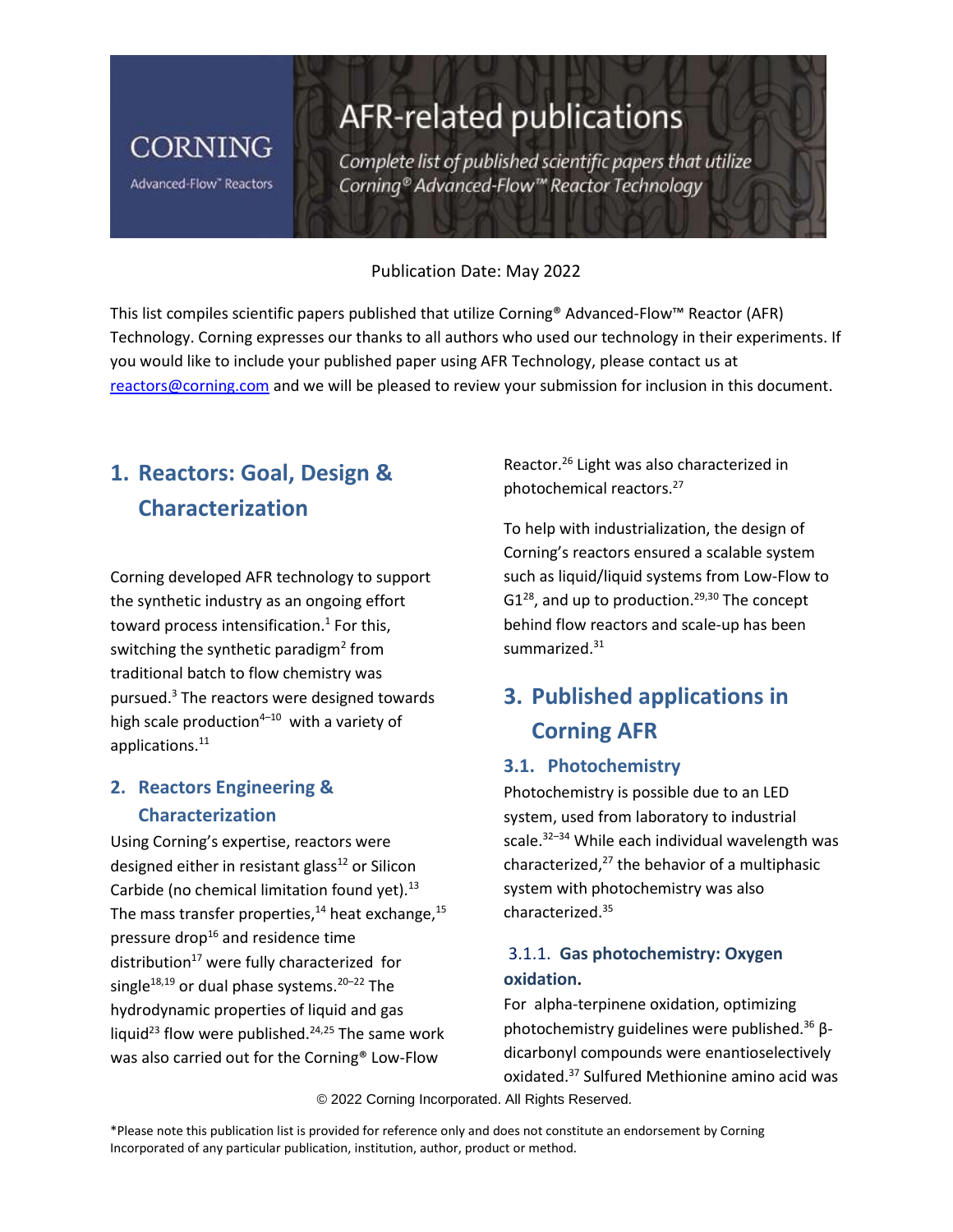oxidisized<sup>38</sup> and the protocol was extended so that mustard gas can be neutralized by air. $39$  The generation of hypochlorite for this work can be performed continuously.<sup>40</sup> Use of sensitizer on nanoparticles was compared to batch for an oxygen oxidation.<sup>41</sup> Function of terminal N-Methyl groups into aldehydes could also be performed without metals.<sup>42</sup>

# 3.1.2.**Materials**

Gold nanoparticles can be synthesized, showing the multi-purpose possibility of the reactor.<sup>43</sup> On top of it, daily use of *aqua regia* showed the chemical tolerance of the reactor.

### 3.1.3. **Halogen Photo-Chemistry**

Iodoperlfuoroalkylation of alkenes were carried out.<sup>44</sup> Benzylic bromination reaction was also successfully performed<sup>45</sup>. Another example on G1 scale using NBS was successful.<sup>46</sup> An atomeconomical selective chlorination was also performed.<sup>47</sup>

# 3.1.4. **Potentially hazardous species "in situ"**

Potentially hazardous species can be generated and used *in situ*, leveraging the inherently safer technology used in continuous manufacturing. Amongst them, Bromine can be generated and reacted *in situ* at laboratory<sup>48</sup> and industrial scales. 49,50 Similarly, nitrosyl chloride can perform photonitrisation.<sup>51</sup> N-Chloroamines were synthesized metal-free by radical addition reactions in continuous flow.<sup>52,53</sup> Hypochlorites were also synthesized *in situ*. 40

# 3.1.5. **Cycloaddition**

Selective photoredox transformation can be performed.<sup>54</sup> [2+2] Cycloaddition reaction, supported *in silico*, were performed in G1 reactors .<sup>55</sup> Cerium also catalyzed Cycloalkanols Cycloaddition<sup>56</sup> and functionalize alkanes.<sup>57</sup>

Using renewable source chemicals, γbutyrolactone were synthesized.<sup>58</sup>

# 3.1.6. **Organometallics**

Using Nickel as a catalyst, arylhydrazines were synthesized.<sup>59</sup> Using inline NMR monitoring, Nickel Negishi coupling reactions were also carried out.<sup>60</sup> An API intermediate was synthesized this way.<sup>61</sup>

### 3.1.7.**Green Chemistry**

Direct metal free organocatalytic arylation coupling to aryl bromide was performed.<sup>62</sup>

# **3.2. Thermal Chemistry**

# 3.2.1.**Classical Chemistry/Batch to Flow**

Plant design and economic study of Ibuprofen and artemisinin was evaluated in flow.<sup>63</sup> The use of the appropriate analytical tools (such as Raman spectroscopy) is an asset to ensure a full optimization of process in flow.<sup>64</sup>

Collecting internal data, a Moffat-Swern oxidation was translated from Batch to Flow Chemistry.<sup>65</sup> This showcase highlights the number of possible reactions which can be used in flow. The exothermic chlorination of a compound with thionyl chloride was performed from laboratory to industrial scale both in simulation and experimentally.<sup>66</sup>

# 3.2.2. **Synthesis of potentially hazardous chemicals**

© 2022 Corning Incorporated. All Rights Reserved.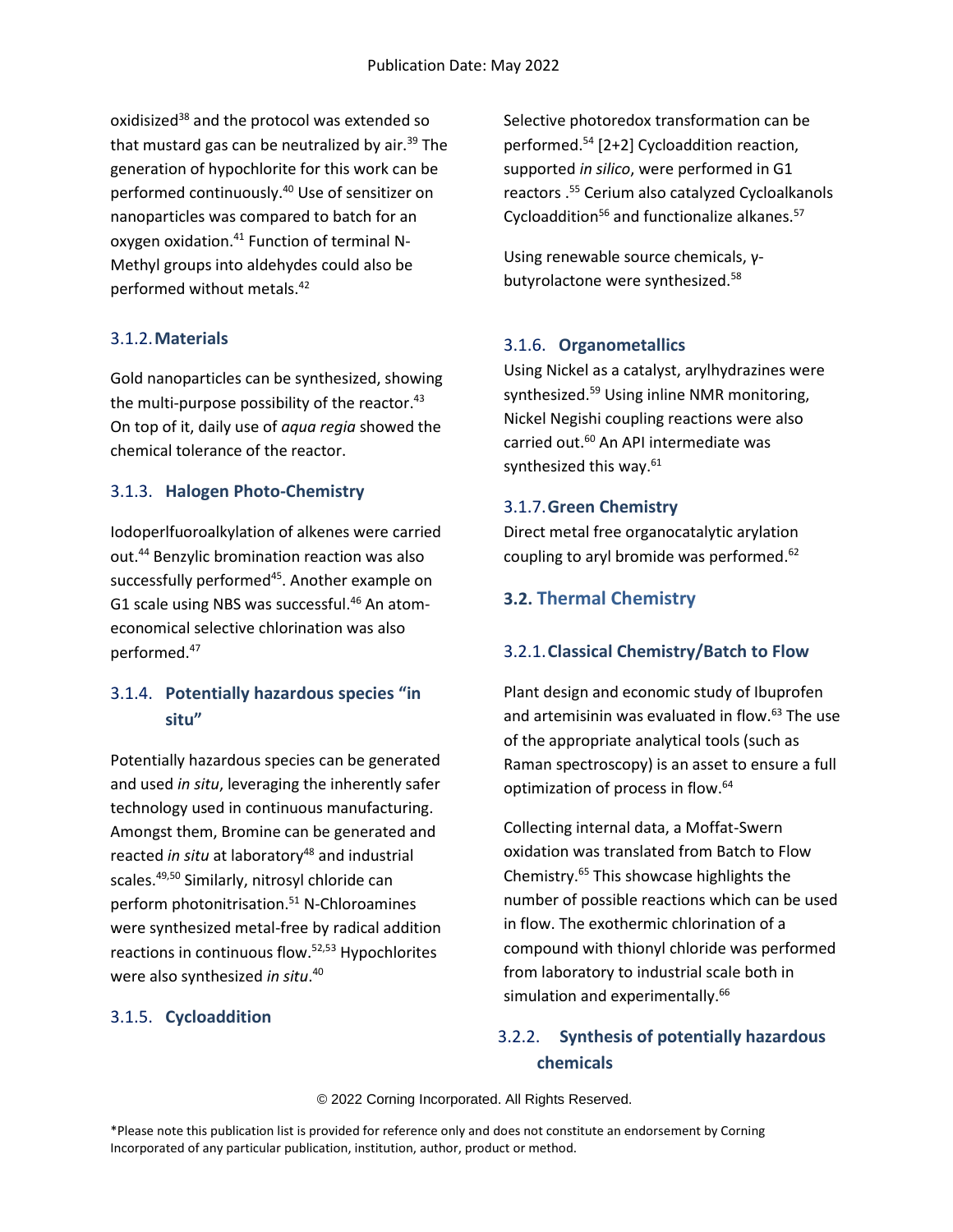Using flow reactors, potentially hazardous species can be synthesized using inherently safer technology.

#### 3.2.2.1. Nitric acid use.

Alcohol esterification with nitrous acid, while being an exothermic process, could be carried out successfully in G1 Reactors and turned into synthetically useful alkyl nitrites.<sup>67</sup> Similar nitration reactions can be performed effectively.<sup>68</sup>

#### 3.2.2.2. Nitrogen/Azide compounds,

While potentially hazardous but synthetically interesting, these reactions have been successfully implemented in AFR technology. Monomethylhydrazine was synthesised.<sup>69</sup> Despite the risks associated with hydrazoic acid, there is a synthesis of Diphenylphosphoryl azide.<sup>70</sup> Using azides, Ritalin was synthesized.<sup>71</sup> Similarly, *in situ*, generated diazomethane was used in a synthetic way. $72$  Cyclopropanation was successfully implemented through Design of Experiment strategy.<sup>73</sup>

Benzoic acid alkylation reaction, generating and consuming *in situ* dangerous intermediate species, was performed in flow.<sup>74</sup> Tetrazole coupling reaction was performed, keeping in check all parameters in typically unstable condition. 75

#### 3.2.2.3. Oxidation

Peracids, unstable species formed in conditions where their stability depends upon a reliable set of unstable conditions, were synthesized effectively. <sup>76</sup> Synthesis of Modafinil was

performed smoothly with Hydrogen Peroxide as an oxidant.<sup>77</sup>

#### 3.2.2.4. Use of Gas.

Using oxygen, benzylic oxidation was carried out in metal free and reagent recyclable conditions.<sup>78</sup> Oxygen was also helped with the hydroxylation of ketones and ketamine synthesis. 79

Ozonolysis, which is potentially hazardous even at a trace level, was performed in a Low Flow Reactor.<sup>80</sup> A successful case was published at kilo lab scale. $81$ 

On the other hand, reduction via hydrogenation could be performed, too.<sup>82,83</sup> For a hydrogenation reaction, a system with Pd allowed a temporary Pd deposit in situ.<sup>84</sup>

Challenging Bunsen reaction (Gas SO2/liquid) requiring precise mixing was industrially implemented. 85,86

Synthesis of an anti-bacterial agent performic peracid was successfully carried out.<sup>76</sup>

The electrophilic α-aminohydroxylation of ketones was carried out by preparing *in situ* the 1-chloro-1-nitrosocyclopentane reagent.<sup>87</sup>

#### 3.2.3.**Green Process**

Using flow chemistry, a strong emphasis on Green Chemistry is pushed.<sup>88,89</sup>

#### 3.2.3.1. Greener conditions

First, existing applications are optimized in a more ecofriendly way. Tertiary Ketone were hydroxylated without need for metal.<sup>90</sup>

Cyclic organic carbonates were synthesized $91$ and solvent-free options were also developed.<sup>92</sup>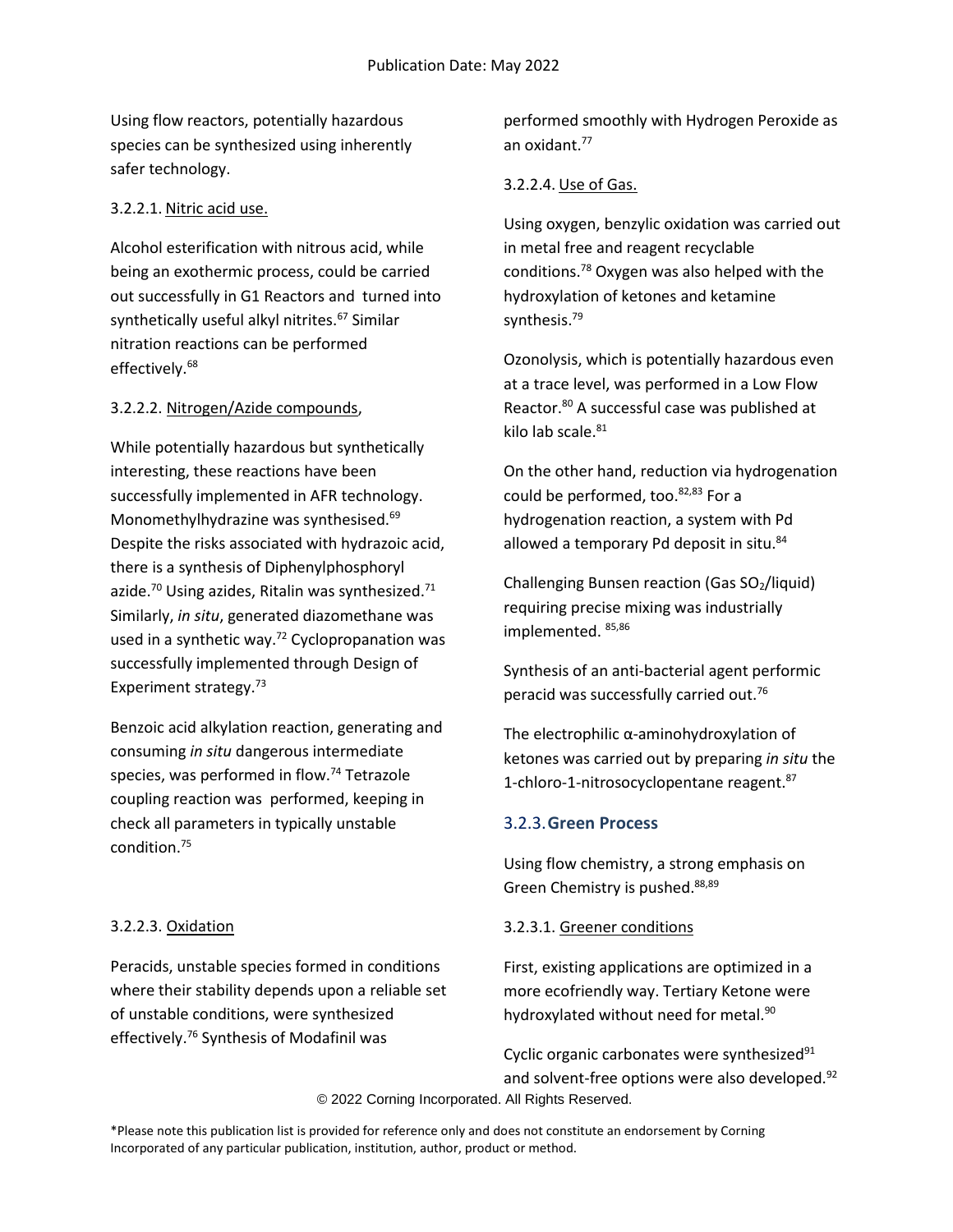Solvent free biphasic alcohol oxidation was carried out and scaled up in a Low Flow Reactor .<sup>93</sup> Using bleach, alcohol was oxidized and scale up in a biphasic mixture in a metal free process.<sup>94</sup> LAH reduction of esters into aldehyde was performed in mild conditions.<sup>95</sup> Epoxide nucleophilic opening was used for a coupling en route to the synthesis of an API, telescoping steps and removing DCM as a solvent.<sup>96</sup>

#### 3.2.3.2. Sustainable Material

Synthesis from green glycerol towards oxiranes was performed. Biodiesel could be synthesized from cooking oil.<sup>97</sup> Similarly, biodiesel additive STBE was synthesized from bio-sourced glycerol.98,99 Total synthesis of Modafinil was entirely performed in flow in 3 steps.<sup>77</sup>

#### 3.2.3.3. Biosynthesis

The bioprocess of lipase β-catalyzed isoamyl acetate synthesis was carried out in flow.<sup>100</sup>

# 3.2.4. **Material Chemistry/Nanoparticles**

Iron oxide nanoparticles were synthesized.<sup>101</sup> Further characterization of the equipment and synthesis of iron nanoparticles was successfully carried out.<sup>19</sup> Micro-encapsulation led to smooth, monodisperse and stable components.<sup>102</sup>

Working on asteroids, valuable metals were extracted.<sup>103</sup>

# **4. Bibliography**

(1) Chevalier, B. Corning Microreaction Technology, a Process Intensification Solution Designed for Industrial Production. *Chemistry Today* **2008**, *26* (5), 6–7.

- (2) Gérardy, R.; Emmanuel, N.; Toupy, T.; Kassin, V.-E.; Tshibalonza, N. N.; Schmitz, M.; Monbaliu, J.-C. M. Continuous Flow Organic Chemistry: Successes and Pitfalls at the Interface with Current Societal Challenges. *Eur. J. Org. Chem.* **2018**, *2018* (20–21), 2301–2351. https://doi.org/10.1002/ejoc.201800149.
- (3) Calabrese, G. S.; Pissavini, S. From Batch to Continuous Flow Processing in Chemicals Manufacturing. *AIChE J.* **2011**, *57* (4), 828–834. https://doi.org/10.1002/aic.12598.
- (4) Lavric, D.; Lobet, O.; Guidat, R.; Vizza, A.; Jiang, Y. Corning® Advanced-Flow™ Reactors: Innovation Drives Continuous Flow Manufacturing of Chemicals. *Pharma Tech Japan* **2017**, *33* (12), 68–77.
- (5) Schmidt, F.; Chevalier, B. The Future Flows Through Corning® Advanced-FlowTM Glass Reactors. Engineered to Move You to Market Faster and More Efficiently. *Chemistry Today* **2009**, *27* (2), 4–5.
- (6) Roberge, D. M.; Gottsponer, M.; Eyholzer, M.; Kockmann, N. Industrial Design, Scale-up and Use of Microreactors. *Chemistry Today* **2009**, *27* (4), July-August.
- (7) Barthe, P.; Guermeur, C.; Lobet, O.; Moreno, M.; Woehl, P.; Roberge, D. M.; Bieler, N.; Zimmermann, B. Continuous Multi-Injection Reactor for Multipurpose Production - Part I. *Chem. Eng. Technol.* **2008**, *31* (8), 1146–1154. https://doi.org/10.1002/ceat.200800132.
- (8) Roberge, D. M.; Bieler, N.; Mathier, M.; Eyholzer, M.; Zimmermann, B.; Barthe, P.; Guermeur, C.; Lobet, O.; Moreno, M.; Woehl, P. Development of an Industrial Multi-Injection Microreactor for Fast and Exothermic Reactions - Part II. *Chem. Eng. Technol.* **2008**, *31* (8), 1155–1161. https://doi.org/10.1002/ceat.200800131.
- (9) Dann, E.; Schmidt, F.; Chevalier, B. Corning<sup>®</sup> Advanced-Flow™ Glass

© 2022 Corning Incorporated. All Rights Reserved.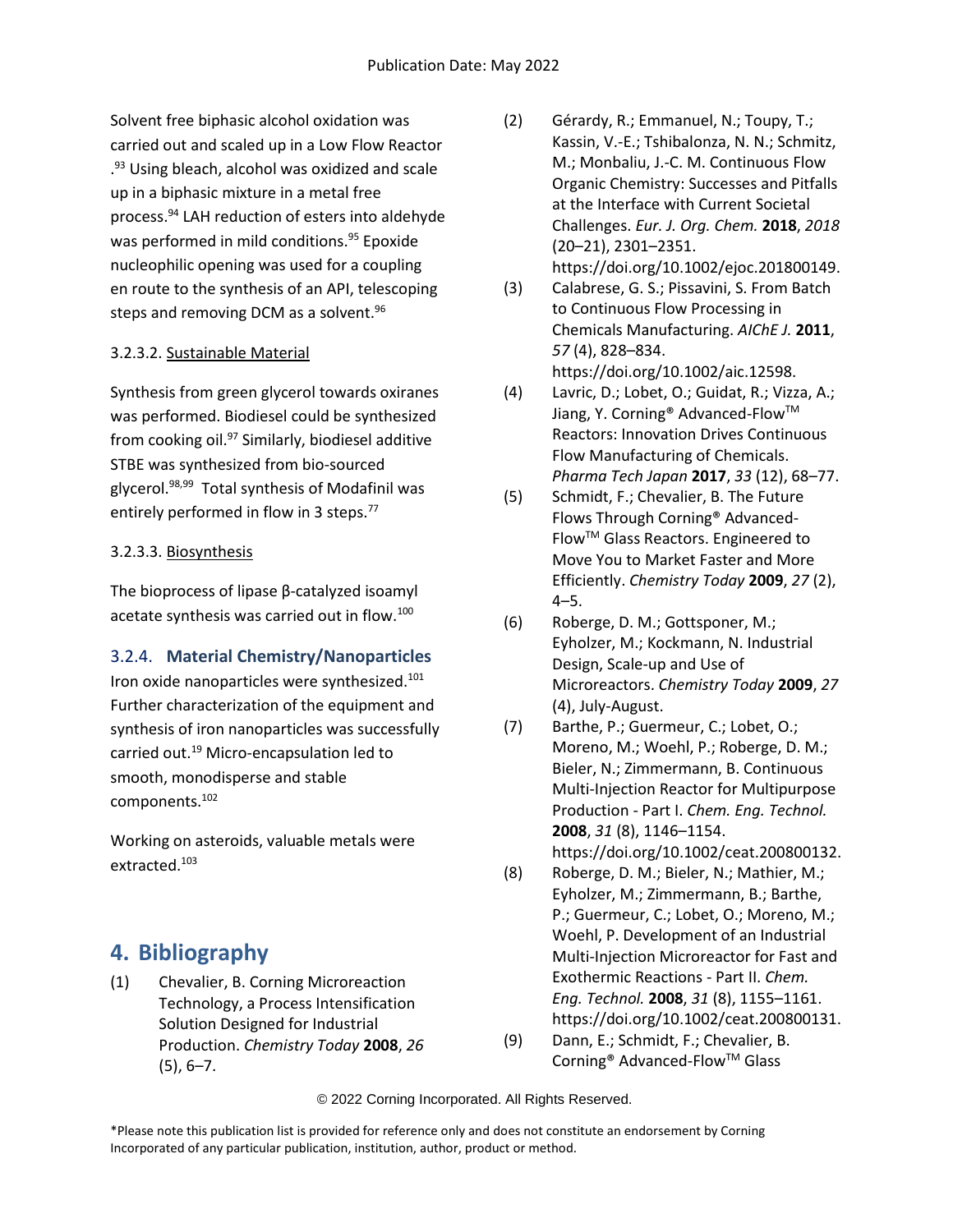Reactors: Now It Is Simple to Scale up Production. *Chemistry Today* **2010**, *28* (1), 24–25.

- (10) Dann, E.; Schmidt, F.; Chevalier, B. Corning<sup>®</sup> Advanced-Flow™ Glass Reactors - the Benefits Are Clear. *Chemistry Today* **2009**, *27* (4), 12–13.
- (11) Guidat, R.; Vizza, A.; Jiang, Y. Advanced-Flow Reactor Technologies Makes Continuous-Flow Industrial Production Real. *Specialty Chemical Magazine* **2015**, *35* (11), 30–32.
- (12) Chevalier, B.; Lavric, E. D.; Cerato-Noyerie, C.; Horn, C. R.; Woehl, P. Microreactors for Industrial Multi-Phase Applications. Test Reactions to Develop Innovative Glass Microstructure Designs. *Chemistry Today* **2008**, *26* (2), 38–42.
- (13) Lobet, O.; Vizza, A. SiC Advanced-Flow Reactors for Highly Corrosive Media. *Specialty Chemical Magazine* **2016**, *36* (08), 32–35.
- (14) Lavric E. D.; Cerato-Noyerie C. Mass Transfer in Gas-Liquid Flow in Corning® Advanced-FlowTM Reactors. *Chemical Engineering Transactions* **2012**, *29*, 979– 984.

https://doi.org/10.3303/CET1229164.

- (15) Lavric, D. Thermal Performance of Corning Glass Microstructures, Heat Transfer and Fluidic Flow in Microscale III. *Conference, Hilton Whistler, BC, Canada, ECI international* **2008**.
- (16) Moreau, M.; Di Miceli Raimondi, N.; Le Sauze, N.; Cabassud, M.; Gourdon, C. Pressure Drop and Axial Dispersion in Industrial Millistructured Heat Exchange Reactors. *Chemical Engineering and Processing: Process Intensification* **2015**, *95*, 54–62. https://doi.org/10.1016/j.cep.2015.05.00 9.
- (17) Mikhail Chivilikhin; Lev Kuandykov; Carine Cerato-Noyerie; Pierre Woehl; Elena Daniela Lavric. Residence Time Distribution in Corning® Advanced-

FlowTM Reactor. Experiment and Modelling. *Chemical Engineering Transactions* **2011**, *25*, 791–796. https://doi.org/10.3303/CET1125132.

- (18) Nieves-Remacha, M. J.; Kulkarni, A. A.; Jensen, K. F. OpenFOAM Computational Fluid Dynamic Simulations of Single-Phase Flows in an Advanced-Flow Reactor. *Ind. Eng. Chem. Res.* **2015**, *54* (30), 7543–7553. https://doi.org/10.1021/acs.iecr.5b0023 2.
- (19) Yang, M.; Yang, L.; Zheng, J.; Hondow, N.; Bourne, R. A.; Bailey, T.; Irons, G.; Sutherland, E.; Lavric, D.; Wu, K.-J. Mixing Performance and Continuous Production of Nanomaterials in an Advanced-Flow Reactor. *Chemical Engineering Journal* **2021**, 128565. https://doi.org/10.1016/j.cej.2021.12856 5.
- (20) Nieves-Remacha, M. J.; Yang, L.; Jensen, K. F. OpenFOAM Computational Fluid Dynamic Simulations of Two-Phase Flow and Mass Transfer in an Advanced-Flow Reactor. *Ind. Eng. Chem. Res.* **2015**, *54* (26), 6649–6659. https://doi.org/10.1021/acs.iecr.5b0048 0.
- (21) Nieves-Remacha, M. J.; Kulkarni, A. A.; Jensen, K. F. Hydrodynamics of Liquid– Liquid Dispersion in an Advanced-Flow Reactor. *Ind. Eng. Chem. Res.* **2012**, *51* (50), 16251–16262. https://doi.org/10.1021/ie301821k.
- (22) Chivilikhin M. S.; Soboleva V.; Kuandykov L.; Woehl P.; Lavric E. D. CFD Analysis of Hydrodynamic and Thermal Behaviour of Advanced-FlowTM Reactors. *Chemical Engineering Transactions* **2010**, *21*, 1099–1104.

https://doi.org/10.3303/CET1021184.

(23) Nieves-Remacha, M. J.; Kulkarni, A. A.; Jensen, K. F. Gas–Liquid Flow and Mass Transfer in an Advanced-Flow Reactor. *Ind. Eng. Chem. Res.* **2013**, *52* (26), 8996–

<sup>\*</sup>Please note this publication list is provided for reference only and does not constitute an endorsement by Corning Incorporated of any particular publication, institution, author, product or method.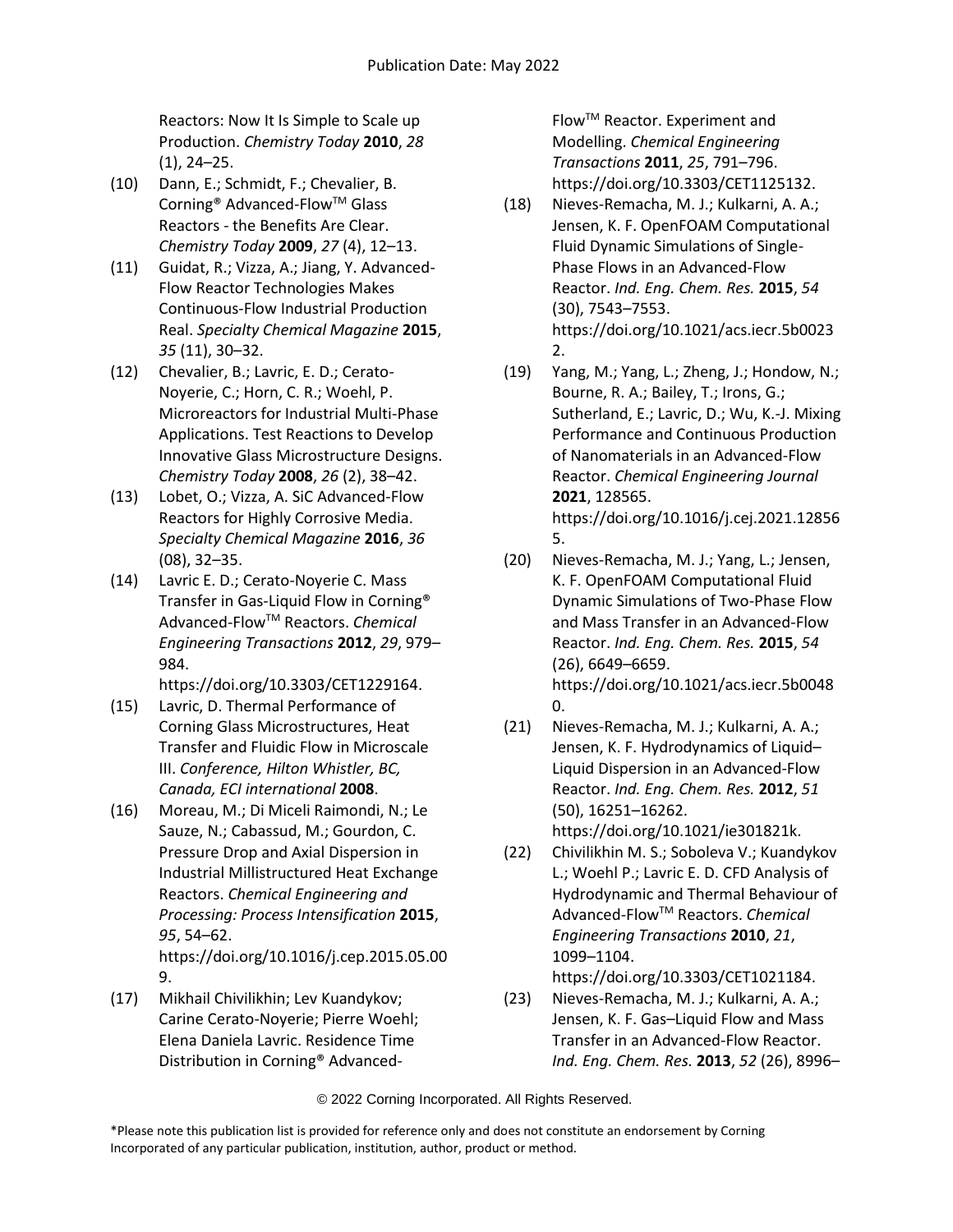9010.

https://doi.org/10.1021/ie4011707.

(24) Wu, K.-J.; Nappo, V.; Kuhn, S. Hydrodynamic Study of Single- and Two-Phase Flow in an Advanced-Flow Reactor. *Ind. Eng. Chem. Res.* **2015**, *54* (30), 7554– 7564. https://doi.org/10.1021/acs.iecr.5b0144

4.

- (25) Nieves-Remacha, M. J.; Jensen, K. F. Mass Transfer Characteristics of Ozonolysis in Microreactors and Advanced-Flow Reactors. *Journal of Flow Chemistry* **2015**, *5* (3), 160–165. https://doi.org/10.1556/1846.2015.0001 0.
- (26) Zhang, F.; Carine Cerato Noyerie; Pierre Woehl; Elena Daniela Lavric. Intensified Liquid/Liquid Mass Transfer in Corning® Advanced-FlowTM Reactors. *Chemical Engineering Transactions* **2011**, *24*, 1369–1374.

https://doi.org/10.3303/CET1124229.

- (27) Roseau, M.; Chausset-Boissarie, L.; Gremetz, S.; Roth, P. M. C.; Penhoat, M. Multiple Wavelength (365–475 Nm) Complete Actinometric Characterization of Corning® Lab Photo Reactor Using Azobenzene as a Highly Soluble, Cheap and Robust Chemical Actinometer. *Photochem Photobiol Sci* **2022**. https://doi.org/10.1007/s43630-022- 00171-w.
- (28) Woitalka, A.; Kuhn, S.; Jensen, K. F. Scalability of Mass Transfer in Liquid– Liquid Flow. *Chemical Engineering Science* **2014**, *116*, 1–8. https://doi.org/10.1016/j.ces.2014.04.03 6.
- (29) J. Jorda; Vizza, A. From Laboratory to Production: A Seamless Scale-Up. *Speciality Chemicals Magazine* **2012**, No. Nov., 19–21.
- (30) Lavric, E. D.; Woehl, P. Advanced-FlowTM Glass Reactors for Seamless Scale-Up. *Chemistry Today* **2009**, *27* (3), 45–48.
- (31) Dong, Z.; Wen, Z.; Zhao, F.; Kuhn, S.; Noël, T. Scale-up of Micro- and Milli-Reactors: An Overview of Strategies, Design Principles and Applications. *Chemical Engineering Science: X* **2021**, 100097. https://doi.org/10.1016/j.cesx.2021.1000 97.
- (32) Gauron, G.; Ao, J.; Gremetz, S.; Horn, C. R. Powerful Scalable Photochemistry: The Efficient Use of Light. *Chemistry Today* **2018**, *36* (4), 12–15.
- (33) Elgue, S.; Aillet, T.; Loubiere, K.; Conté, A.; Dechy-Cabaret, O.; Prat, L.; Horn, C. R.; Lobet, O.; Vallon, S. Flow Photochemistry: A Meso-Scale Reactor for Industrial Applications. *Chemistry Today* **2015**, *33* (5), 58–61.
- (34) Stankiewicz, A. I.; Nigar, H. Beyond Electrolysis: Old Challenges and New Concepts of Electricity-Driven Chemical Reactors. *React. Chem. Eng.* **2020**, *5* (6), 1005–1016. https://doi.org/10.1039/D0RE00116C.
- (35) Roibu, A.; Horn, C. R.; Van Gerven, T.; Kuhn, S. Photon Transport and Hydrodynamics in Gas‐Liquid Flow Part 2: Characterization of Bubbly Flow in an Advanced‐Flow Reactor. *ChemPhotoChem* **2020**, *4* (10), 5193– 5200. https://doi.org/10.1002/cptc.202000066.
- (36) Horn, C. R.; Gremetz, S. A Method to Determine the Correct Photocatalyst Concentration for Photooxidation Reactions Conducted in Continuous Flow Reactors. *Beilstein J. Org. Chem.* **2020**, *16*, 871–879.
	- https://doi.org/10.3762/bjoc.16.78.
- (37) Tang, X.-F.; Zhao, J.-N.; Wu, Y.-F.; Zheng, Z.-H.; Feng, S.-H.; Yu, Z.-Y.; Liu, G.-Z.; Meng, Q.-W. Enantioselective Photooxygenation of β-Dicarbonyl Compounds in Batch and Flow Photomicroreactors. *Org. Biomol. Chem.*

© 2022 Corning Incorporated. All Rights Reserved.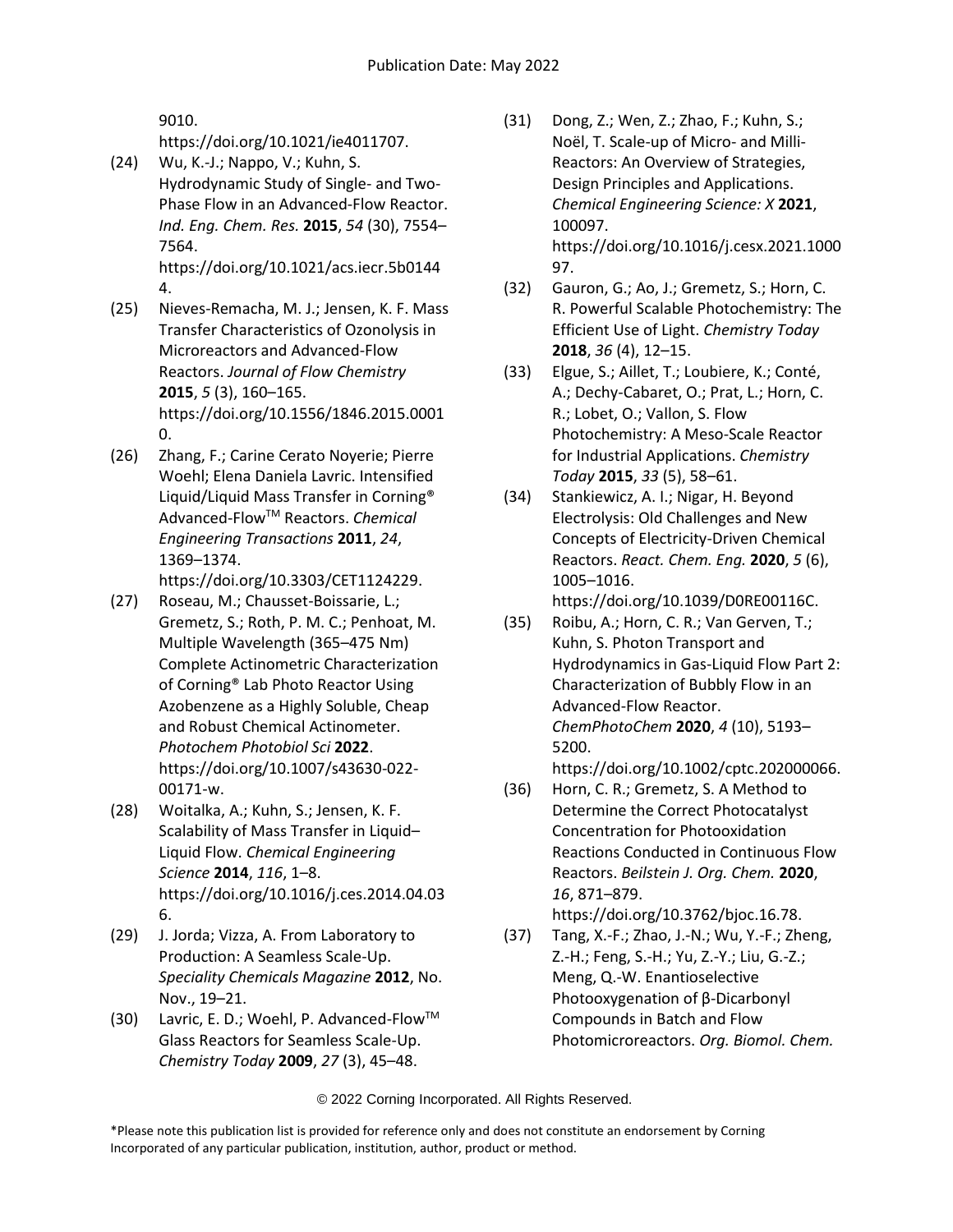**2019**, *17* (34), 7938–7942. https://doi.org/10.1039/C9OB01379B.

(38) Emmanuel, N.; Mendoza, C.; Winter, M.; Horn, C. R.; Vizza, A.; Dreesen, L.; Heinrichs, B.; Monbaliu, J.-C. M. Scalable Photocatalytic Oxidation of Methionine under Continuous-Flow Conditions. *Org. Process Res. Dev.* **2017**, *21* (9), 1435– 1438.

https://doi.org/10.1021/acs.oprd.7b0021 2.

- (39) Emmanuel, N.; Bianchi, P.; Legros, J.; Monbaliu, J.-C. M. A Safe and Compact Flow Platform for the Neutralization of a Mustard Gas Simulant with Air and Light. *Green Chem.* **2020**, *22* (13), 4105–4115. https://doi.org/10.1039/D0GC01142H.
- (40) Kassin, V.-E. H.; Silva-Brenes, D. V.; Bernard, T.; Legros, J.; Monbaliu, J.-C. M. A Continuous Flow Generator of Organic Hypochlorites for the Neutralization of Chemical Warfare Agent Simulants. *Green Chem.* **2022**, *24* (8), 3167–3179. https://doi.org/10.1039/D2GC00458E.
- (41) Lancel, M.; Gomez, C.; Port, M.; Amara, Z. Performances of Homogeneous and Heterogenized Methylene Blue on Silica Under Red Light in Batch and Continuous Flow Photochemical Reactors. *Front. Chem. Eng.* **2021**, *3*, 752364. https://doi.org/10.3389/fceng.2021.7523 64.
- (42) Mandigma, M. J.; Zurauskas, J.; MacGregor, C. I.; Edwards, L.; Shahin, A.; d'Heureuse, L.; Yip, P.; Birch, D. J. S.; Gruber, T.; Heilmann, J.; John, M. P.; Barham, J. P. An Organophotocatalytic Late-Stage N -CH<sub>3</sub> Oxidation of Trialkylamines to *N* -Formamides with O <sup>2</sup> in Continuous Flow. *Chem. Sci.* **2022**, 10.1039.D1SC05840A. https://doi.org/10.1039/D1SC05840A.
- (43) Bianchi, P.; Petit, G.; Monbaliu, J.-C. M. Scalable and Robust Photochemical Flow Process towards Small Spherical Gold Nanoparticles. *React. Chem. Eng.* **2020**, *5*

(7), 1224–1236.

https://doi.org/10.1039/D0RE00092B.

- (44) Rosso, C.; Williams, J. D.; Filippini, G.; Prato, M.; Kappe, C. O. Visible-Light-Mediated Iodoperfluoroalkylation of Alkenes in Flow and Its Application to the Synthesis of a Key Fulvestrant Intermediate. *Org. Lett.* **2019**, *21* (13), 5341–5345. https://doi.org/10.1021/acs.orglett.9b01 992.
- (45) Chen, Y.; de Frutos, O.; Mateos, C.; Rincon, J. A.; Cantillo, D.; Kappe, C. O. Continuous Flow Photochemical Benzylic Bromination of a Key Intermediate in the Synthesis of a 2-Oxazolidinone. *ChemPhotoChem* **2018**, *2* (10), 906–912. https://doi.org/10.1002/cptc.201800114.
- (46) Waterford, M.; Saubern, S.; Hornung, C. H. Evaluation of a Continuous-Flow Photo-Bromination Using N-Bromosuccinimide for Use in Chemical Manufacture. *Aust. J. Chem.* **2021**. https://doi.org/10.1071/CH20372.
- (47) Radjagobalou, R.; Imbratta, M.; Bergraser, J.; Gaudeau, M.; Lyvinec, G.; Delbrayelle, D.; Jentzer, O.; Roudin, J.; Laroche, B.; Ognier, S.; Tatoulian, M.; Cossy, J.; Echeverria, P.-G. Selective Photochemical Continuous Flow Benzylic Monochlorination. *Org. Process Res. Dev.* **2022**, acs.oprd.2c00065. https://doi.org/10.1021/acs.oprd.2c0006 5.
- (48) Steiner, A.; Williams, J. D.; de Frutos, O.; Rincón, J. A.; Mateos, C.; Kappe, C. O. Continuous Photochemical Benzylic Bromination Using *in Situ* Generated Br <sup>2</sup> : Process Intensification towards Optimal PMI and Throughput. *Green Chem.* **2020**, *22* (2), 448–454. https://doi.org/10.1039/C9GC03662H.
- (49) Steiner, A.; Roth, P. M. C.; Strauss, F. J.; Gauron, G.; Tekautz, G.; Winter, M.; Williams, J. D.; Kappe, C. O. Multikilogram per Hour Continuous

<sup>\*</sup>Please note this publication list is provided for reference only and does not constitute an endorsement by Corning Incorporated of any particular publication, institution, author, product or method.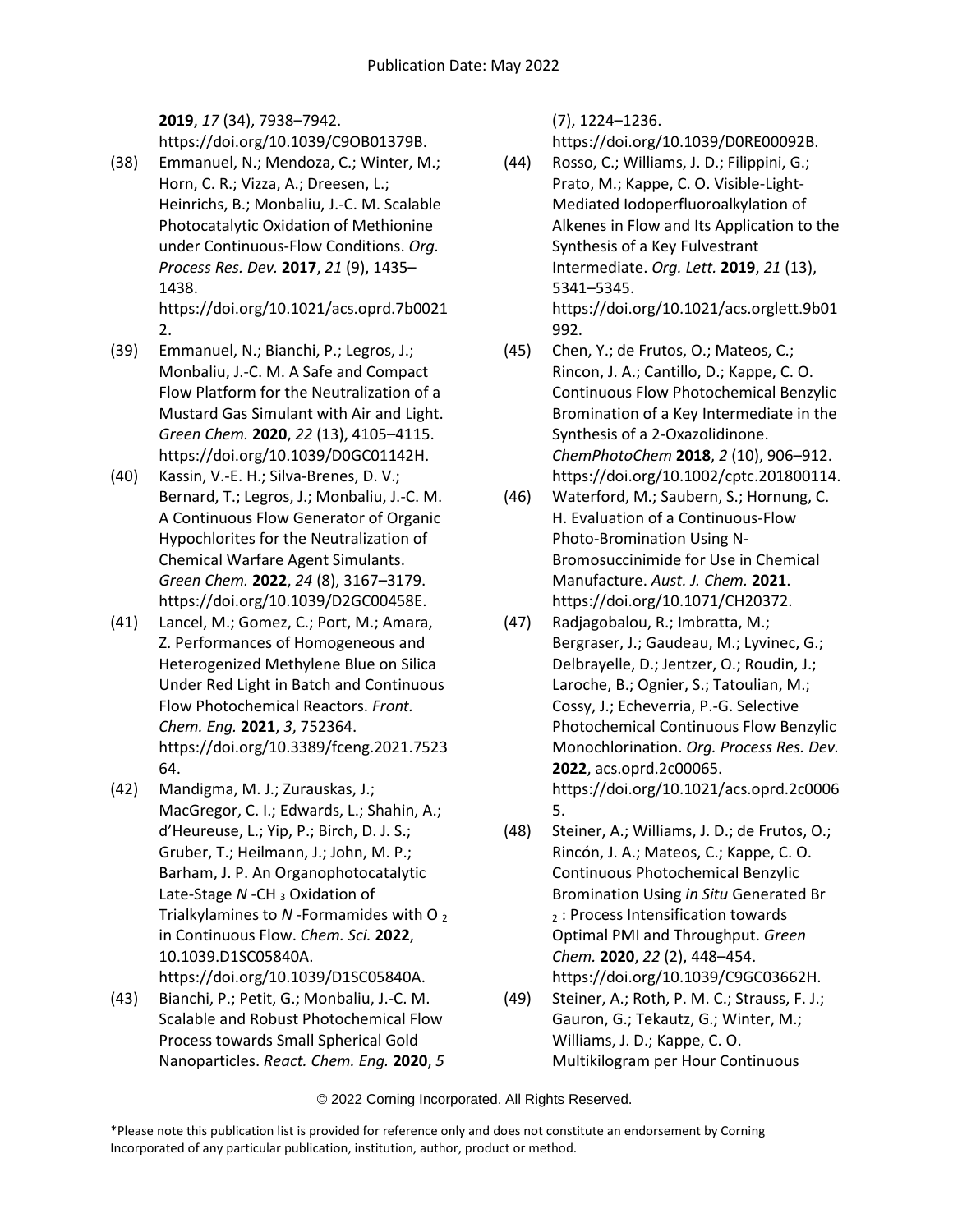Photochemical Benzylic Brominations Applying a Smart Dimensioning Scale-up Strategy. *Org. Process Res. Dev.* **2020**, *24* (10), 2208–2216. https://doi.org/10.1021/acs.oprd.0c0023 9.

- (50) Williams, J. D.; Gauron, G. Harnessing the Photochemistry of Bromine for Sustainable Manufacturing. *RO* **2020**, No. 119. https://doi.org/10.32907/RO-119- 9093.
- (51) Lebl, R.; Cantillo, D.; Kappe, C. O. Continuous Generation, in-Line Quantification and Utilization of Nitrosyl Chloride in Photonitrosation Reactions. *React. Chem. Eng.* **2019**, *4* (4), 738–746. https://doi.org/10.1039/C8RE00323H.
- (52) González-Esguevillas, M.; Fernández, D. F.; Rincón, J. A.; Barberis, M.; de Frutos, O.; Mateos, C.; García-Cerrada, S.; Agejas, J.; MacMillan, D. W. C. Rapid Optimization of Photoredox Reactions for Continuous-Flow Systems Using Microscale Batch Technology. *ACS Cent. Sci.* **2021**, acscentsci.1c00303. https://doi.org/10.1021/acscentsci.1c003 03.
- (53) Steiner, A.; de Frutos, O.; Rincón, J. A.; Mateos, C.; Williams, J. D.; Kappe, C. O. *N* -Chloroamines as Substrates for Metal-Free Photochemical Atom-Transfer Radical Addition Reactions in Continuous Flow. *React. Chem. Eng.* **2021**, *6* (12), 2434–2441.

https://doi.org/10.1039/D1RE00429H.

- (54) Steiner, A.; Williams, J. D.; Rincón, J. A.; de Frutos, O.; Mateos, C.; Kappe, C. O. Implementing Hydrogen Atom Transfer (HAT) Catalysis for Rapid and Selective Reductive Photoredox Transformations in Continuous Flow: *Eur. J. Org. Chem.* **2019**, *2019* (33), 5807–5811. https://doi.org/10.1002/ejoc.201900952.
- (55) Williams, J. D.; Nakano, M.; Gérardy, R.; Rincón, J. A.; de Frutos, Ó.; Mateos, C.; Monbaliu, J.-C. M.; Kappe, C. O. Finding

the Perfect Match: A Combined Computational and Experimental Study toward Efficient and Scalable Photosensitized [2 + 2] Cycloadditions in Flow. *Org. Process Res. Dev.* **2019**, *23* (1), 78–87.

https://doi.org/10.1021/acs.oprd.8b0037 5.

(56) Hu, A.; Chen, Y.; Guo, J.-J.; Yu, N.; An, Q.; Zuo, Z. Cerium-Catalyzed Formal Cycloaddition of Cycloalkanols with Alkenes through Dual Photoexcitation. *J. Am. Chem. Soc.* **2018**, *140* (42), 13580– 13585.

https://doi.org/10.1021/jacs.8b08781.

- (57) Hu, A.; Guo, J.-J.; Pan, H.; Zuo, Z. Selective Functionalization of Methane, Ethane, and Higher Alkanes by Cerium Photocatalysis. *Science* **2018**, *361* (6403), 668–672. https://doi.org/10.1126/science.aat9750.
- (58) Gérardy, R.; Winter, M.; Horn, C. R.; Vizza, A.; Van Hecke, K.; Monbaliu, J.-C. M. Continuous-Flow Preparation of γ-Butyrolactone Scaffolds from Renewable Fumaric and Itaconic Acids under Photosensitized Conditions. *Org. Process Res. Dev.* **2017**, *21* (12), 2012–2017. https://doi.org/10.1021/acs.oprd.7b0031 4.
- (59) Mata, A.; Tran, D. N.; Weigl, U.; Williams, J. D.; Kappe, C. O. Continuous Flow Synthesis of Arylhydrazines via Nickel/Photoredox Coupling of Tert-Butyl Carbazate with Aryl Halides. *Chem. Commun.* **2020**, 10.1039.D0CC06787C. https://doi.org/10.1039/D0CC06787C.
- (60) Abdiaj, I.; Horn, C. R.; Alcazar, J. Scalability of Visible-Light-Induced Nickel Negishi Reactions: A Combination of Flow Photochemistry, Use of Solid Reagents, and In-Line NMR Monitoring. *J. Org. Chem.* **2019**, *84* (8), 4748–4753. https://doi.org/10.1021/acs.joc.8b02358.
- (61) Cordell, M. J.; Adams, M. R.; Vincent-Rocan, J.-F.; Riley, J. G. Total Synthesis of

<sup>\*</sup>Please note this publication list is provided for reference only and does not constitute an endorsement by Corning Incorporated of any particular publication, institution, author, product or method.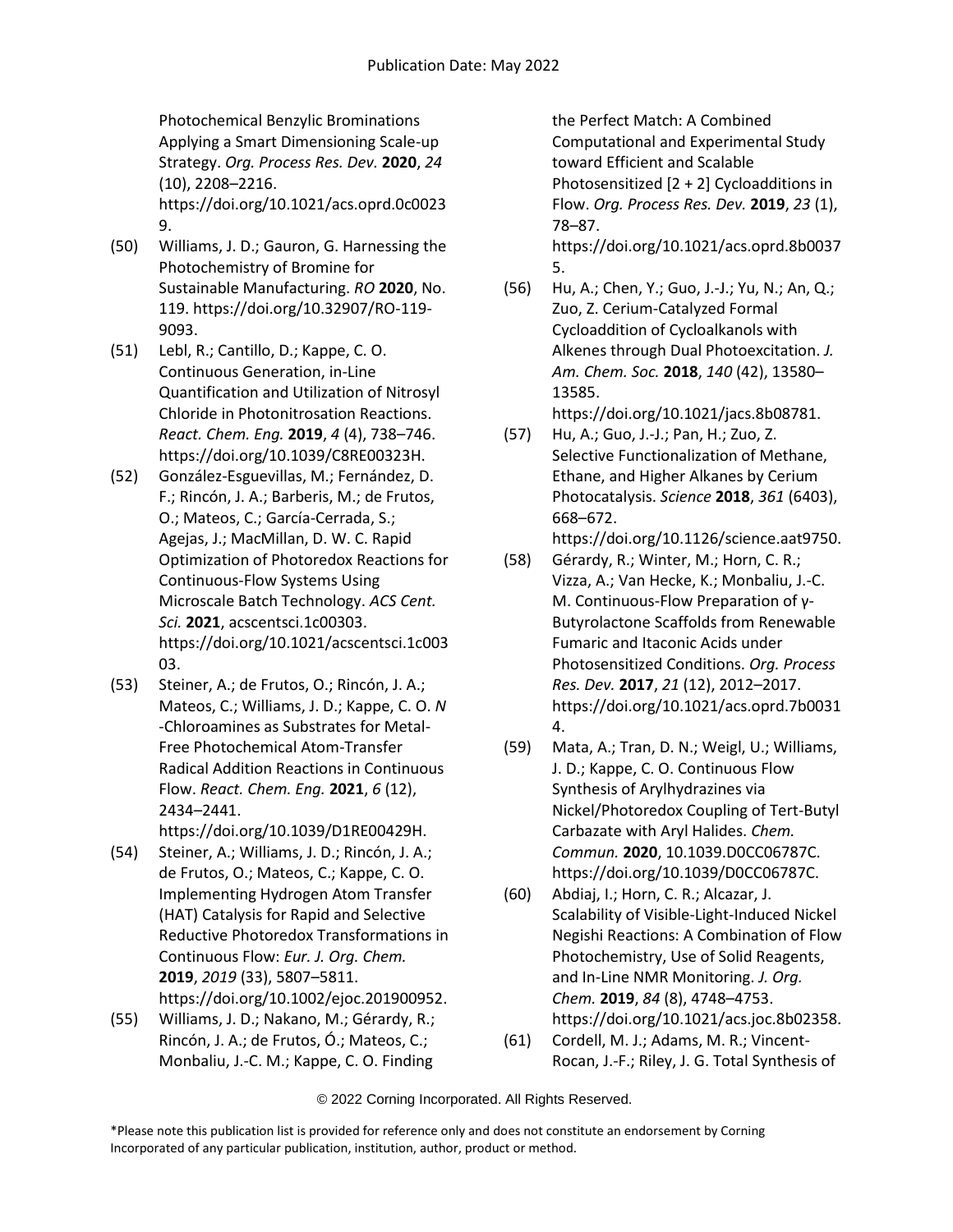Entrectinib with Key Photo‐redox Mediated Cross‐coupling in Flow. *Eur. J. Org. Chem.* **2021**, ejoc.202101143. https://doi.org/10.1002/ejoc.202101143.

- (62) Pallini, F.; Sangalli, E.; Sassi, M.; Roth, P. M. C.; Mattiello, S.; Beverina, L. Selective Photoredox Direct Arylations of Aryl Bromides in Water in a Microfluidic Reactor. *Org. Biomol. Chem.* **2021**, *19* (13), 3016–3023. https://doi.org/10.1039/D1OB00050K.
- (63) Jolliffe, H. G.; Gerogiorgis, D. I. Plantwide Design and Economic Evaluation of Two Continuous Pharmaceutical Manufacturing (CPM) Cases: Ibuprofen and Artemisinin. *Computers & Chemical Engineering* **2016**, *91*, 269–288. https://doi.org/10.1016/j.compchemeng. 2016.04.005.
- (64) Roberto, M. F.; Dearing, T. I.; Martin, S.; Marquardt, B. J. Integration of Continuous Flow Reactors and Online Raman Spectroscopy for Process Optimization. *J Pharm Innov* **2012**, *7* (2), 69–75. https://doi.org/10.1007/s12247- 012-9128-8.
- (65) Bleie, O.; Roberto, M. F.; Dearing, T. I.; Branham, C. W.; Kvalheim, O. M.; Marquardt, B. J. Moffat-Swern Oxidation of Alcohols: Translating a Batch Reaction to a Continuous-Flow Reaction. *Journal of Flow Chemistry* **2015**, *5* (3), 183–189. https://doi.org/10.1556/1846.2015.0002 5.
- (66) Dobrosavljevic, I.; Schaer, E.; Commenge, J. M.; Falk, L. Intensification of a Highly Exothermic Chlorination Reaction Using a Combined Experimental and Simulation Approach for Fast Operating Conditions Prediction. *Chemical Engineering and Processing: Process Intensification* **2016**, *105*, 46–63. https://doi.org/10.1016/j.cep.2016.04.00 7.
- (67) Monbaliu, J.-C. M.; Jorda, J.; Chevalier, B.; Stevens, C. V.; Morvan, B. Continuous-

Flow Production of Alkyl Nitrites. *Chemistry Today* **2011**, *29* (3), 50–52.

- (68) Braune, S.; Pochlauer, P.; Reintjens, R.; Steinhofer, S.; Winter, M.; Lobet, O.; Guidat, R.; Woehl, P.; Guermeur, C. Selective Nitration in a Microreactor for Pharmaceutical Production under CGMP Conditions. *Chemistry Today* **2009**, *27*, 26–29.
- (69) Le, D. M.; Bougrine, A. J.; Duclos, O.; Pasquet, V.; Delalu, H. A New Strategy for the Synthesis of Monomethylhydrazine Using the Raschig Process. 2: Continuous Synthesis of Stoichiometric Monochloramine Using the Microreactor Technology. *Reac Kinet Mech Cat* **2020**, *130* (1), 17–34. https://doi.org/10.1007/s11144-020- 01761-4.
- (70) Born, S. C.; Edwards, C. E. R.; Martin, B.; Jensen, K. F. Continuous, on-Demand Generation and Separation of Diphenylphosphoryl Azide. *Tetrahedron* **2018**, *74* (25), 3137–3142. https://doi.org/10.1016/j.tet.2018.01.02 6.
- (71) Gérardy, R.; Winter, M.; Vizza, A.; Monbaliu, J.-C. M. Assessing Inter- and Intramolecular Continuous-Flow Strategies towards Methylphenidate (Ritalin) Hydrochloride. *React. Chem. Eng.* **2017**, *2* (2), 149–158. https://doi.org/10.1039/C6RE00184J.
- (72) Rossi, E.; Woehl, P.; Maggini, M. Scalable in Situ Diazomethane Generation in Continuous-Flow Reactors. *Org. Process Res. Dev.* **2012**, *16* (5), 1146–1149. https://doi.org/10.1021/op200110a.
- (73) Klöpfer, V.; Eckl, R.; Floß, J.; Roth, P.; Reiser, O.; Barham, J. P. Catalyst-Free, Scalable Heterocyclic Flow Photocyclopropanation. *Green Chem.* **2021**, 10.1039.D1GC01624E. https://doi.org/10.1039/D1GC01624E.
- (74) Penverne, C.; Hazard, B.; Rolando, C.; Penhoat, M. Scale-up Study of Benzoic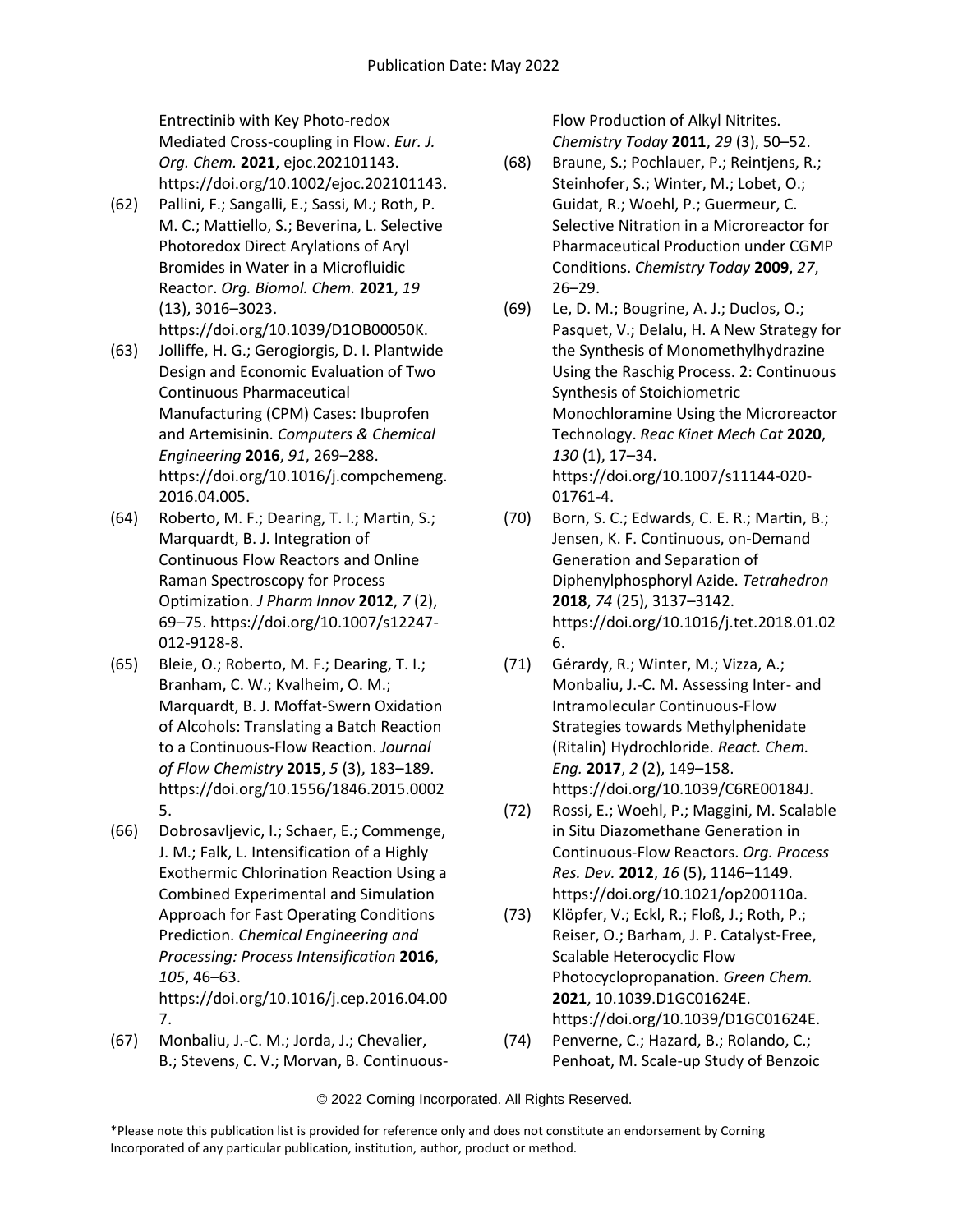Acid Alkylation in Flow: From Microflow Capillary Reactor to a Milliflow Reactor. *Org. Process Res. Dev.* **2017**, *21* (11), 1864–1868. https://doi.org/10.1021/acs.oprd.7b0024 6.

- (75) Maralla, Y.; Sonawane, S.; Kashinath, D.; Pimplapure, M.; Paplal, B. Process Intensification of Tetrazole Reaction through Tritylation of 5-[4′-(Methyl) Biphenyl-2-Yl] Using Microreactors. *Chemical Engineering and Processing: Process Intensification* **2017**, *112*, 9–17. https://doi.org/10.1016/j.cep.2016.12.00 3.
- (76) Gaikwad, S. M.; Jolhe, P. D.; Bhanvase, B. A.; Kulkarni, A.; Patil, V. S.; Pimplapure, M. S.; Suranani, S.; Potoroko, I.; Sonawane, S. H.; Sonawane, S. S. Process Intensification for Continuous Synthesis of Performic Acid Using Corning® Advanced-FlowTM Reactors. *Green Processing and Synthesis* **2017**, *6* (2). https://doi.org/10.1515/gps-2016-0147.
- (77) Silva-Brenes, D. V.; Emmanuel, N.; López Mejías, V.; Duconge, J.; Vlaar, C.; Stelzer, T.; Monbaliu, J.-C. M. Out-Smarting Smart Drug Modafinil through Flow Chemistry. *Green Chem.* **2022**, *24* (5), 2094–2103. https://doi.org/10.1039/D1GC04666G.
- (78) Yun, L.; Zhao, J.; Tang, X.; Ma, C.; Yu, Z.; Meng, Q. Selective Oxidation of Benzylic Sp<sup>3</sup> C–H Bonds Using Molecular Oxygen in a Continuous-Flow Microreactor. *Org. Process Res. Dev.* **2021**, acs.oprd.1c00080. https://doi.org/10.1021/acs.oprd.1c0008 0.
- (79) Kassin, V.-E. H.; Gérardy, R.; Toupy, T.; Collin, D.; Salvadeo, E.; Toussaint, F.; Van Hecke, K.; Monbaliu, J.-C. M. Expedient Preparation of Active Pharmaceutical Ingredient Ketamine under Sustainable Continuous Flow Conditions. *Green*

*Chem.* **2019**, *21* (11), 2952–2966. https://doi.org/10.1039/C9GC00336C.

- (80) Lee, K.; Lin, H.; Jensen, K. F. Ozonolysis of Quinoline and Quinoline Derivatives in a Corning Low Flow Reactor. *React. Chem. Eng.* **2017**, *2* (5), 696–702. https://doi.org/10.1039/C7RE00084G.
- (81) Vaz, M.; Courboin, D.; Winter, M.; Roth, P. M. C. Scale-Up of Ozonolysis Using Inherently Safer Technology in Continuous Flow under Pressure: Case Study on β-Pinene. *Org. Process Res. Dev.* **2021**, acs.oprd.1c00008. https://doi.org/10.1021/acs.oprd.1c0000 8.
- (82) Buisson, B.; Donegan, S.; Wray, D.; Parracho, A.; Gamble, J.; Caze, P.; Jorda, J.; Guermeur, C. Slurry Hydrogenation in a Continuous Flow Reactor for Pharmaceutical Application. *Chemistry Today* **2009**, *27* (6), 12–16.
- (83) Salique, F.; Musina, A.; Winter, M.; Yann, N.; Roth, P. M. C. Continuous Hydrogenation: Triphasic System Optimization at Kilo Lab Scale Using a Slurry Solution. *Front. Chem. Eng.* **2021**, *3*, 701910. https://doi.org/10.3389/fceng.2021.7019 10.
- (84) Horn, C. R.; Cerato-Noyerie, C. A PdCl2 Based Hydrogenation Catalyst for Glass Microreactors. *Journal of Flow Chemistry* **2014**, *4* (3), 110–112. https://doi.org/10.1556/JFC-D-13-00036.
- (85) Moniri, A.; Wang, H.; Wu, X. (Eric). Application of Corrosion-Resistant Corning Advanced-Flow Reactors for Multiphase Bunsen Reaction Part One: Investigation on SO2 Absorption. *International Journal of Petrochemical Science & Engineering* **2019**, *4* (4), 122– 136.
- (86) Moniri, A.; Wang, H.; Wu, X. (Eric). Application of Corrosion-Resistant Corning Advanced-Flow Reactors for Multiphase Bunsen Reaction Part Two: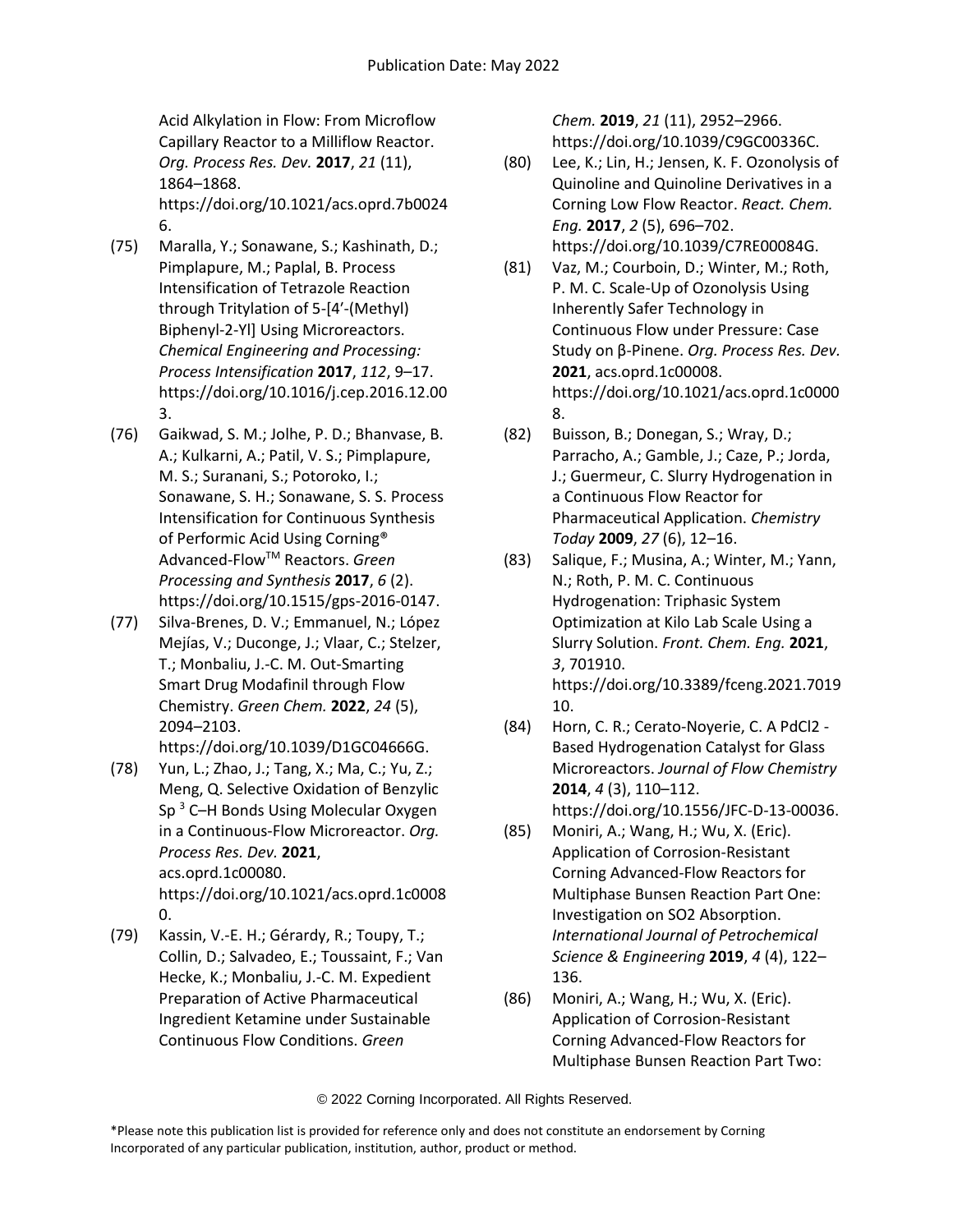Investigation on Multiphase Reaction. *International Journal of Petrochemical Science & Engineering* **2019**, *4* (4), 153– 160.

- (87) Kassin, V.-E. H.; Morodo, R.; Toupy, T.; Jacquemin, I.; Van Hecke, K.; Robiette, R.; Monbaliu, J.-C. M. A Modular, Low Footprint and Scalable Flow Platform for the Expedient α-Aminohydroxylation of Enolizable Ketones. *Green Chem.* **2021**, 10.1039.D0GC04395H. https://doi.org/10.1039/D0GC04395H.
- (88) Morodo, R.; Gérardy, R.; Petit, G.; Monbaliu, J.-C. M. Continuous Flow Upgrading of Glycerol toward Oxiranes and Active Pharmaceutical Ingredients Thereof. *Green Chem.* **2019**, *21* (16), 4422–4433.

https://doi.org/10.1039/C9GC01819K.

- (89) Marus, G. A. The Application of Green Chemistry and Engineering to Novel Sustainable Solvents and Processes. PhD Thesis Georgia Institute of Technology 2012.
- (90) Kassin, V.-E. H.; Toupy, T.; Petit, G.; Bianchi, P.; Salvadeo, E.; Monbaliu, J.-C. M. Metal-Free Hydroxylation of Tertiary Ketones under Intensified and Scalable Continuous Flow Conditions. *J Flow Chem* **2020**, *10* (1), 167–179. https://doi.org/10.1007/s41981-019- 00073-6.
- (91) Gérardy, R.; Estager, J.; Luis, P.; Debecker, D. P.; Monbaliu, J.-C. M. Versatile and Scalable Synthesis of Cyclic Organic Carbonates under Organocatalytic Continuous Flow Conditions. *Catal. Sci. Technol.* **2019**, *9* (24), 6841–6851. https://doi.org/10.1039/C9CY01659G.
- (92) Wang, Z.; Gérardy, R.; Gauron, G.; Damblon, C.; Monbaliu, J.-C. M. Solvent-Free Organocatalytic Preparation of Cyclic Organic Carbonates under Scalable Continuous Flow Conditions. *React.*

*Chem. Eng.* **2019**, *4* (1), 17–26. https://doi.org/10.1039/C8RE00209F.

- (93) Peer, M.; Weeranoppanant, N.; Adamo, A.; Zhang, Y.; Jensen, K. F. Biphasic Catalytic Hydrogen Peroxide Oxidation of Alcohols in Flow: Scale-up and Extraction. *Org. Process Res. Dev.* **2016**, *20* (9), 1677–1685. https://doi.org/10.1021/acs.oprd.6b0023 4.
- (94) Zhang, Y.; Born, S. C.; Jensen, K. F. Scale-Up Investigation of the Continuous Phase-Transfer-Catalyzed Hypochlorite Oxidation of Alcohols and Aldehydes. *Org. Process Res. Dev.* **2014**, *18* (11), 1476–1481. https://doi.org/10.1021/op500158h.
- (95) Ducry, L.; Roberge, D. M. Dibal-H Reduction of Methyl Butyrate into Butyraldehyde Using Microreactors. *Org. Process Res. Dev.* **2008**, *12* (2), 163–167. https://doi.org/10.1021/op7002002.
- (96) Lim, J. J.; Arrington, K.; Dunn, A. L.; Leitch, D. C.; Andrews, I.; Curtis, N. R.; Hughes, M. J.; Tray, D. R.; Wade, C. E.; Whiting, M. P.; Goss, C.; Liu, Y. C.; Roesch, B. M. A Flow Process Built upon a Batch Foundation—Preparation of a Key Amino Alcohol Intermediate via Multistage Continuous Synthesis. *Org. Process Res. Dev.* **2020**, *24* (10), 1927– 1937. https://doi.org/10.1021/acs.oprd.9b0047
	- 8.
- (97) Suranani, S.; Maralla, Y.; Gaikwad, S. M.; Sonawane, S. H. Process Intensification Using Corning® Advanced-Flow™ Reactor for Continuous Flow Synthesis of Biodiesel from Fresh Oil and Used Cooking Oil. *Chemical Engineering and Processing - Process Intensification* **2018**, *126*, 62–73. https://doi.org/10.1016/j.cep.2018.02.01 3.
- (98) Monbaliu, J.-C. M.; Winter, M.; Chevalier, B.; Schmidt, F.; Jiang, Y.; Hoogendoorn,

© 2022 Corning Incorporated. All Rights Reserved.